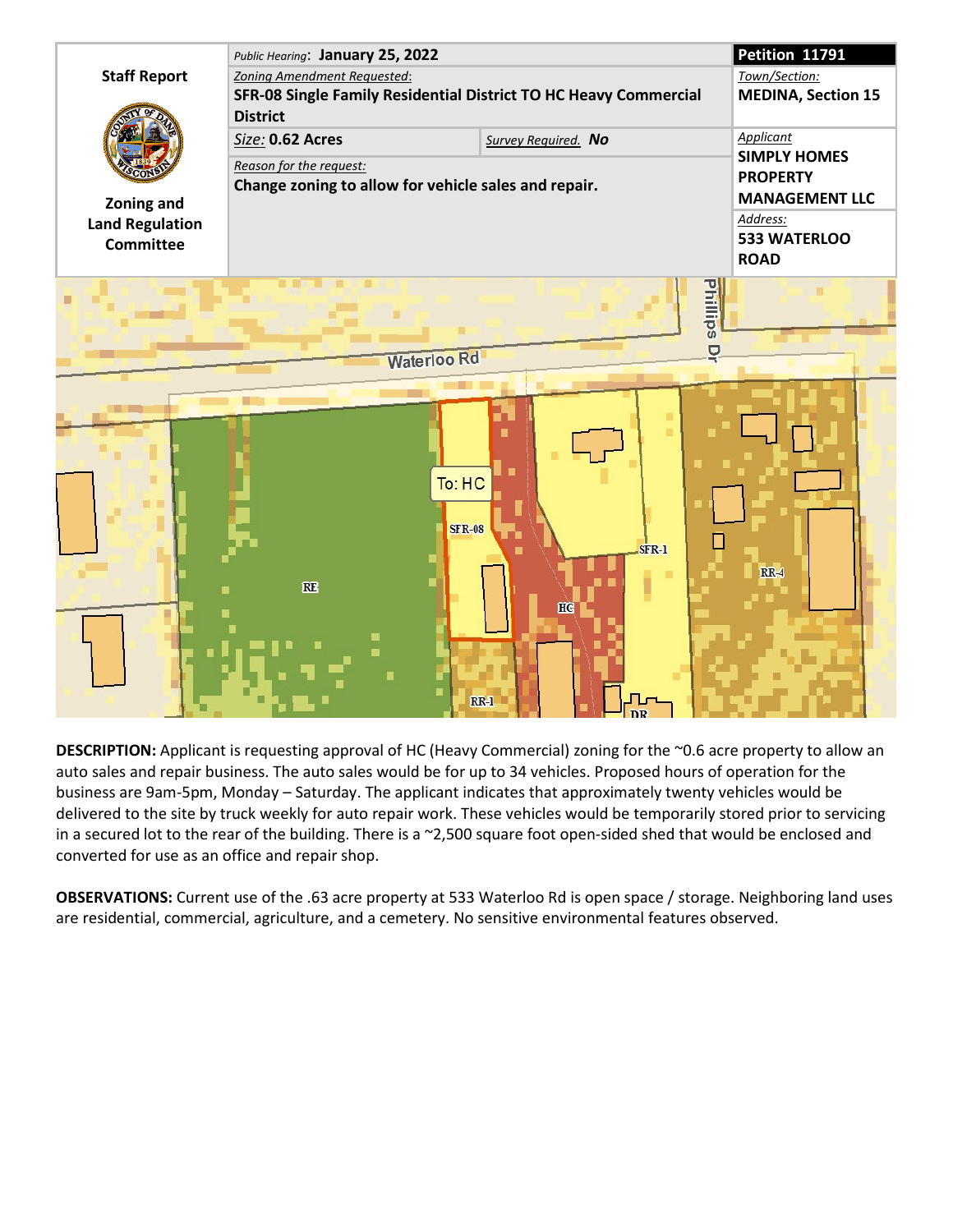

**TOWN PLAN:** The property is in the Agricultural Preservation area of the town plan. This property and many in the surrounding area of the town are not in agricultural use, as has been the case for many years. The current town comprehensive plan was adopted in 2008. The town is currently in the process of updating the plan.

**PUBLIC CONCERNS**: The Village of Marshall is concerned that this use is not compatible with those existing in the Village and with those identified in the Village comprehensive plan, namely residential. *Please see the letter of opposition from the Village of Marshall.*

**RESOURCE PROTECTION:** No resource protection areas located on the property.

**STAFF:** This property and several adjoining properties are a combination of commercial and residential uses in various conditions. The 2+ acre neighboring property is zoned HC (heavy commercial). This area, as well as a few others in the town, are being acknowledged as areas already in non-agricultural use and in some cases may be in need of improvement and/or redevelopment. Written opposition has been submitted for the proposal, and additional opposition is anticipated at the ZLR public hearing.

In accordance with the ZLR Committee's Rules and Procedures, staff recommends postponement of the petition to allow for consideration of public testimony at the hearing.

**STAFF UPDATE 3/3/22:** The petition was postponed at the January 25, 2022 ZLR Committee public hearing due to public opposition. Opponents expressed concerns that the proposed auto sales and repair would be incompatible with existing and planned land uses in the neighborhood, including a condominium development on property in the village of Marshall north of Waterloo Road. Other concerns included the potential for increased traffic, light pollution, and disruption to nearby residents during the construction phase.

Staff provided feedback to the applicant regarding the numerous concerns and issues raised with the proposal. The applicant has provided additional information and details regarding plans for lighting, landscaping, operations, screening, signage, and stormwater management. See attached revised plans.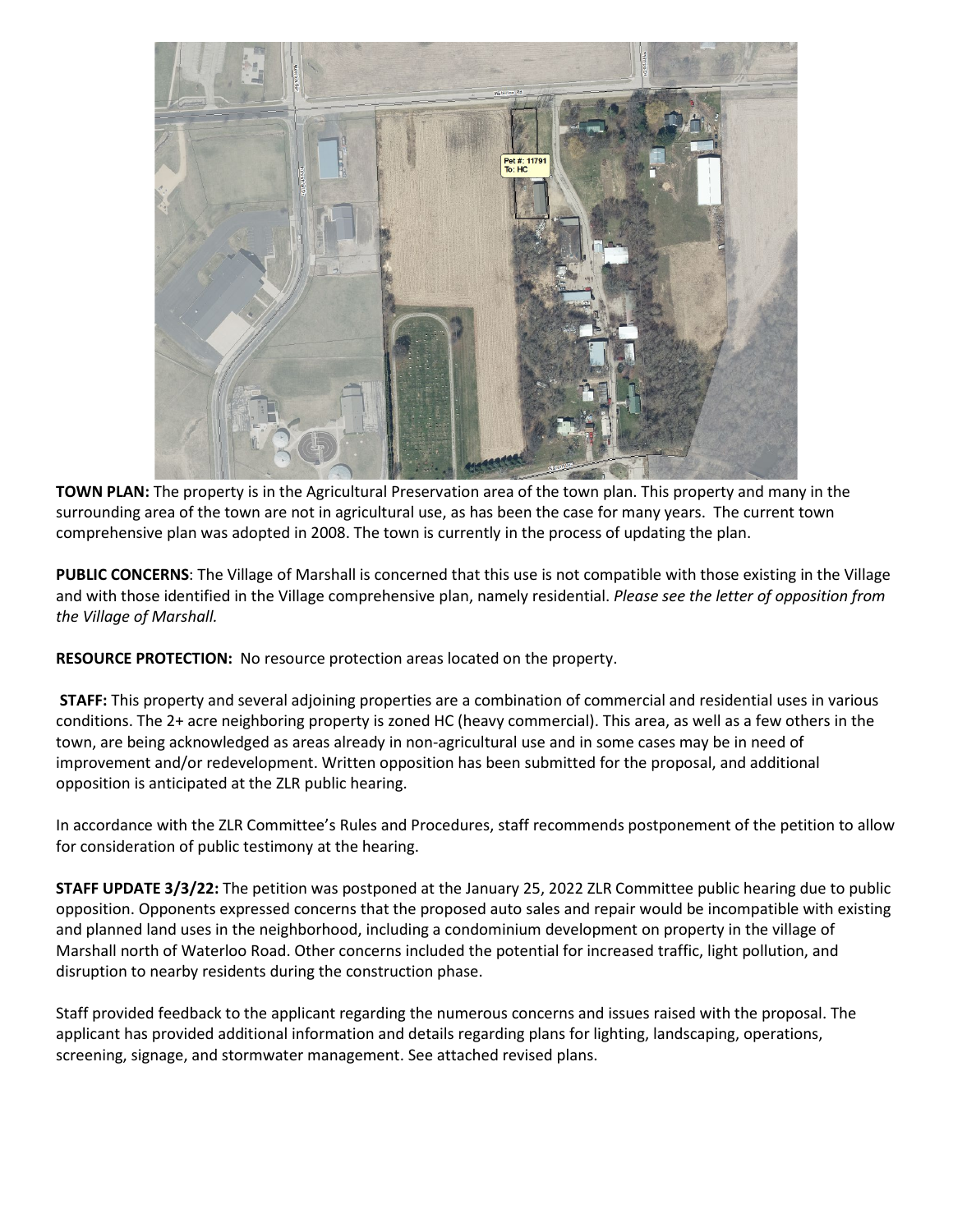The applicant provided the following summary of the changes:

- 1. The lighting was too bright and has been reworked as illustrated in the plan attached with a more neighborly light level.
- 2. It was not shown on the general site plan (it has been added) but there is a retaining wall under the western edge of the parking area. The parking lot has been narrowed a foot increasing the set back from 5' to 6' to allow construction of this wall.
- 3. Actually the grading one moves to the north and south of the garage the garage floor elevation remains unchanged at 854.6 (see C-100 & C-200).
- 4. The plan has been revised to show (10) stalls immediately adjacent to the garage and an additional (2) to the north.
- 5. On average 3 cars are brought on site per each of the six working days most will be driven in and the remainder are delivered by truck. They brought into the shop and inspected on arrival (this takes approximately 30 minutes) and determination is made to prepare them for sale on location, sell to a wholesaler or dispose of them. Historically a third are repaired, detailed etc (three day process) and put on the lot for sale. Typical turnover is 7 days. Three cars come in per day, two are sold offsite in short order and one is prepped and then sold within a week. Of the 34 cars for sale maybe 20 will be retail and the remainder awaiting pickup by a wholesaler.
- 6. The concept is to place the broad relatively low juniper in front (30" high when planted & 48" when mature) and taller cedar to the rear (8' when planted & 20'+ mature). This is now noted on the plan.
- 7. The privacy fences are now shown as 8' tall. The base of wood fence sits on the new elevated grade and can stay at 6'.
- 8. There is no longer a sign at the entry. A 4'x8' wall sign is proposed on the garage.
- 9. Accessible parking is per the general plan.

The updated operations plan indicates the following:

The business will be conducted between the hours of 9:00 AM and 5:00 PM Monday through Saturday. It is anticipated that there will be four or six customer visits per day and one or two full time employees on site at one time in addition to the owner.

Two parking lots are proposed. There will be a sales lot between Waterloo and the shop sized for 38 vehicles of which three spaces one accessible are for customers and a second secured lot behind the sales/service building for the storage of vehicles being serviced.

New site lighting will be installed. The sales lot will have four pole mounted fixtures and the storage lot three additional three building mounted wall packs. The driveway will be lighted a single pole mounted fixture All fixtures will be LED sharp cut off. Please see attached Lighting Plan and fixture cut sheets.

The business will be screened from the residences to the east with a new decorative concrete block wall and the residentially zoned property to the south with a privacy fence. The two parking lots will also be screened from the Cemetery property to the west by eight-foot privacy fences. The two refuse dumpsters will be enclosed with a six-foot wood fence. New trees will be planted to the north of the sales lot to provide screening from Waterloo. Please see the Screening Plan attached.

A four by eight-foot sign will be mounted on the north side of the sales/service building.

The business will deal exclusively with late model intact vehicles. Other than a small number of batteries which will be stored inside and recycled, there will be no hazardous materials on site.